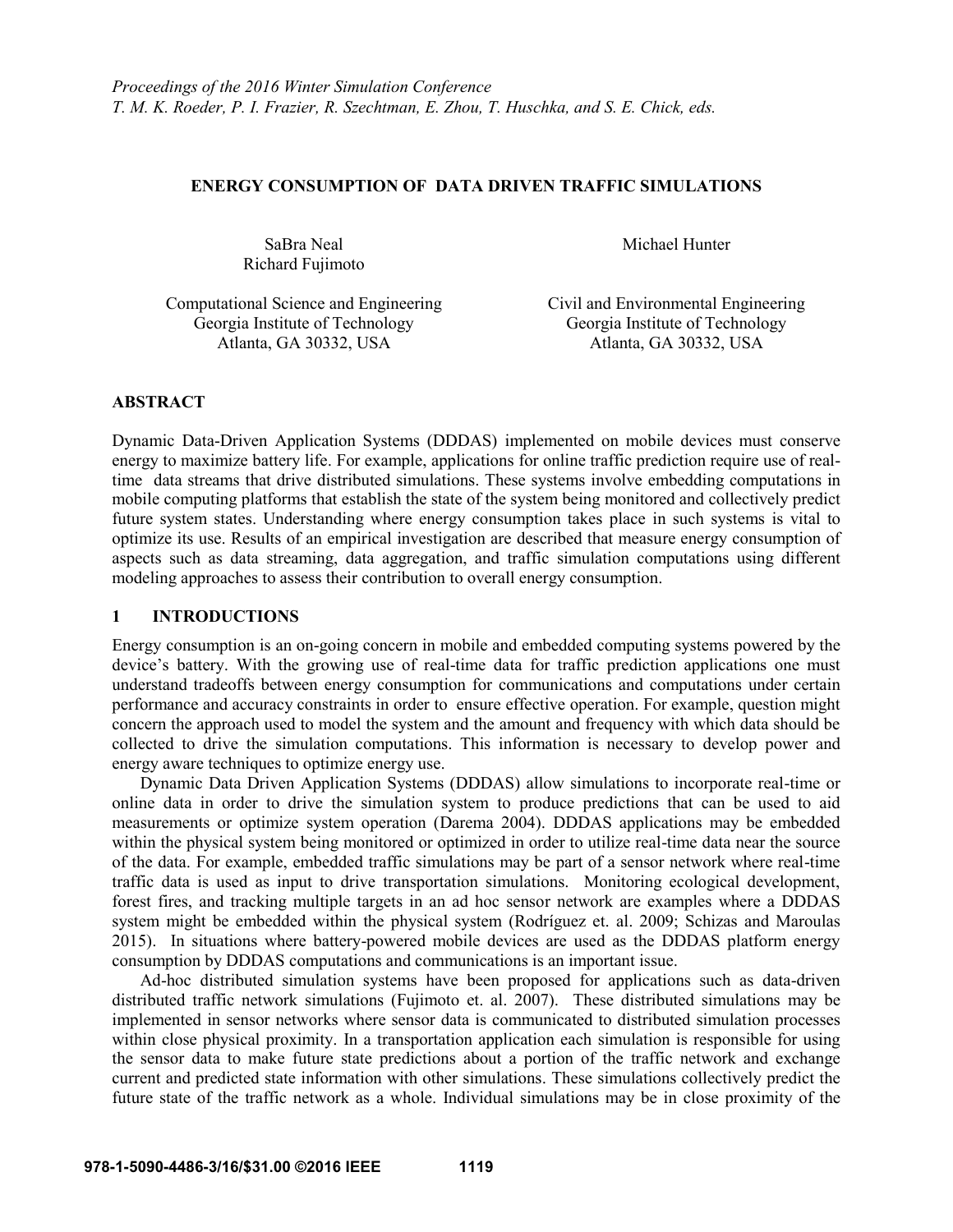sensors, resulting in the distributed simulation being embedded within mobile devices. Alternatively, there one may execute a simulation in a smart phone to predict future delays. Utilizing distributed simulations in this way alleviates the cost of deploying and maintaining a centralized system. Our interest lies within the class of DDDAS that use distributed traffic simulations embedded in mobile devices.

This paper examines the energy consumed by data-driven simulations in predicting future states of a transportation network. The system utilizes sensor data specifying traffic flow on various road segments as input and makes future state predictions of an arterial traffic network. The future state predictions may then be distributed to other simulations, e.g., using the ad-hoc distributed simulation approach in order to enable state predictions of the entire network. A model characterizing energy utilized by the system is proposed that separates energy consumption in such a system for simulation computations and communications.

The organization of the paper is as follows: First we provide a brief overview of existing work in ad hoc distributed simulation systems, energy profilers, data driven traffic simulations, and energy consumption in cloud computing. In section 3 we present an architecture for an ad hoc distributed simulation system and describes a model that captures the different energy consuming components. Section 4 details the computational elements of the ad hoc distributed simulation, describes the embedded traffic simulations used here, and presents results of experiments measuring energy consumption for the simulations. Section 6 details the communication elements of the ad hoc distributed simulation and presents the results of energy consumption experiments.

## **2 RELATED WORK**

Ad-hoc distributed simulations were proposed in (Fujimoto et. al. 2007) and their application to queuing networks and transportation systems are described in (Huang et. al., 2010; Henclewood et. al., 2010). There has not been work examining the energy consumption of ad hoc distributed simulations to date. Sudusinghe created a model that is intended for Data driven Embedded Signal Processing Systems where energy constraints are taken into account based on different application modes (Sudusinghe et. al. 2014). Recent work has been conducted in the area of power consumption of data distribution management services defined in High Level Architecture that is utilized by distributed systems (Neal et. al. 2014). Work evaluating the power consumption of disseminating state information in a distributed virtual environment that focuses on trade-offs between state consistency and power consumption has been conducted in the area of distributed computing (Shi et. al. 2003). Studies focusing particularly on energy of distributed systems include (Fujimoto & Biswas 2015).

Energy profilers are often utilized in order to measure energy consumption of mobile systems. Trepn is an example of a software tool that was developed by Qualcomm to measure power of Android systems. Recent work on profiling distributed simulations has been conducted (Biswas & Fujimoto 2016). Power Tutor is a software application that was developed to aid the design and selection of power efficient software for embedded systems (Zhang et. al 2010). The application informs users of power consumption to aid application design and use. WattsOn, like PowerTutor is a software application that allows developers to estimate the energy consumption of applications during development (Mittal 2012). Utlizing techniques such as the energy foot print of mobile hardware systems, fine grained system trace calling, and self constructive approaches where mobile systems automatically generate their energy model without any external assistance through a smart battery interface have been conducted to gain an understanding of how energy is disipatied in mobile devices (Dongarra et. al. 2012; Pathak et. al. 2011).

Data driven traffic simulators utlize acquiredacquire traffic data generally from a sensor network located within the environment of the area of study. There has been ample development in the area of data driven traffic simulations, Zhang surveys the different type of data driven intelligents systems for traffic networks that are currently implemented and used. The findings from Zhang's work include work in the area of vision intelligent systems, where vision based systems are used to detect, track, and recognize traffic related objects and vehicle detection. Multisource driven intelligents systems utilize loop detectors,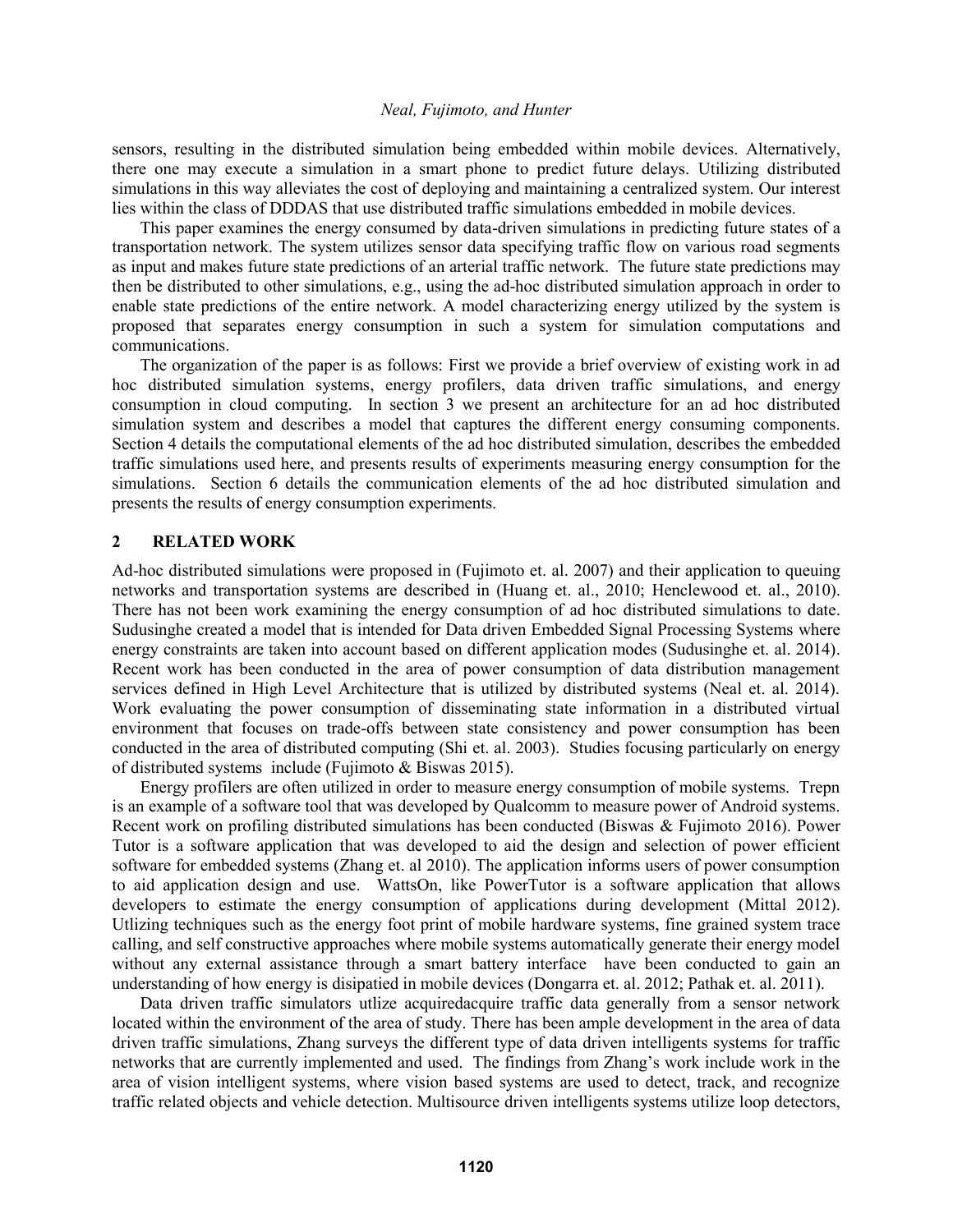lasar radar, and GPS data to drive there systems. Learning driven intellegent systems utlize online learning, data fusion, rule extraction, ADP (Adaptive Dynamic Programming) based learning control, and ITS (Intelligent Transportation System) oriented learning to drive their transportation systems (Zhang et. al. 2001).

The emerging use of cloud computing and mobile systems have made energy consumption in such systems an involving area of research. Cloud computing allows systems to offload work that would otherwise be performed locally on the device. Mobile systems often have a limited amount of resources such as data storage available to them. Utlizing the cloud instead allows data to be leveraged onto the cloud rather than consuming the limited storage on the mobile device. However, transfering data to the cloud requires energy, another scare resource in mobile devices. Researchers are exploring how to reduce and make best use of energy in such systems. Miettinen and Nurminen explore the critical factors that affect energy consumption of mobile clients in cloud computing. They analyzed the energy trade offs between local computation on the mobile device and wireless communication of mobile clients communicating information to the cloud. Their experiments revealed that bulk data transfers is a good technique to use in order to save energy when communicating with the cloud and computation off loading can improve performace and energy savings in some cases but not all. When designing applications to use computation off loading developers must be careful not to introduce long latencies into the system that could cause decreases in performance and increases in energy consumption **(**Mitten & Nurminen 2010). Shu created a system called eTime that leverages energy used in data transmission between the cloud and mobile device. The system can achieve between a 20 – 30% overall energy saving on trace – driven simulations and real world implementations (Shu 2013). Lee and Zomaya discovered that by energy consumption can be reduced in mobile systems by leverging under utilized resources involved in cloud computing (Lee & Zomaya 2012).

# **3 DATA-DRIVEN SIMULATION ARCHITECTURE**

Ad hoc distributed simulation is defined as a set of simultaneously executing, autonomous simulations connected through a wireless network. Each simulation is responsible for modeling a portion of the overall system determined locally by the simulator itself. Each simulator communicates state predictions to other simulations to model the system as a whole.

Each simulation is a logical process (LP) in conventional distributed simulation terminology and is executed on a mobile device. The mobile devices are connected through a wireless network. Each device is responsible for connecting to a sensor or sensors within the environment in which it operates in order to obtain local traffic state information. Each sensor collects data information such as (speed, acceleration, direction) concerning vehicles that pass through its sensor range. Each sensor communicates this information to nearby mobile devices and the data is then used directly or is aggregated to be used as input for the embedded simulations within the mobile device. Predicted simulator states, e.g., future flow rates on various links may be then transmitted to other simulators. Here, we focus on one simulator of an ad hoc distributed simulation. We consider the energy used by the simulator and that of communications used to drive the simulation and to communicate results produced by the simulator that are distributed to other simulations in the ad hoc distributed simulation.

The proposed energy model represents the different components of a DDDAS ad-hoc distributed simulation. This model separates the energy consumption of the total system into three major components: data communication, data aggregation, and the embedded traffic simulations. The model illustrates each major component in such a system that effects the energy consumption . The system depicted in Figure 1 collects data from sensors spread across the area under study, sends data that was either unaggregated or aggregated at the sensor to the mobile device and uses the data sent in order to drive the embedded simulations on the device to simulate an updated state of the traffic network.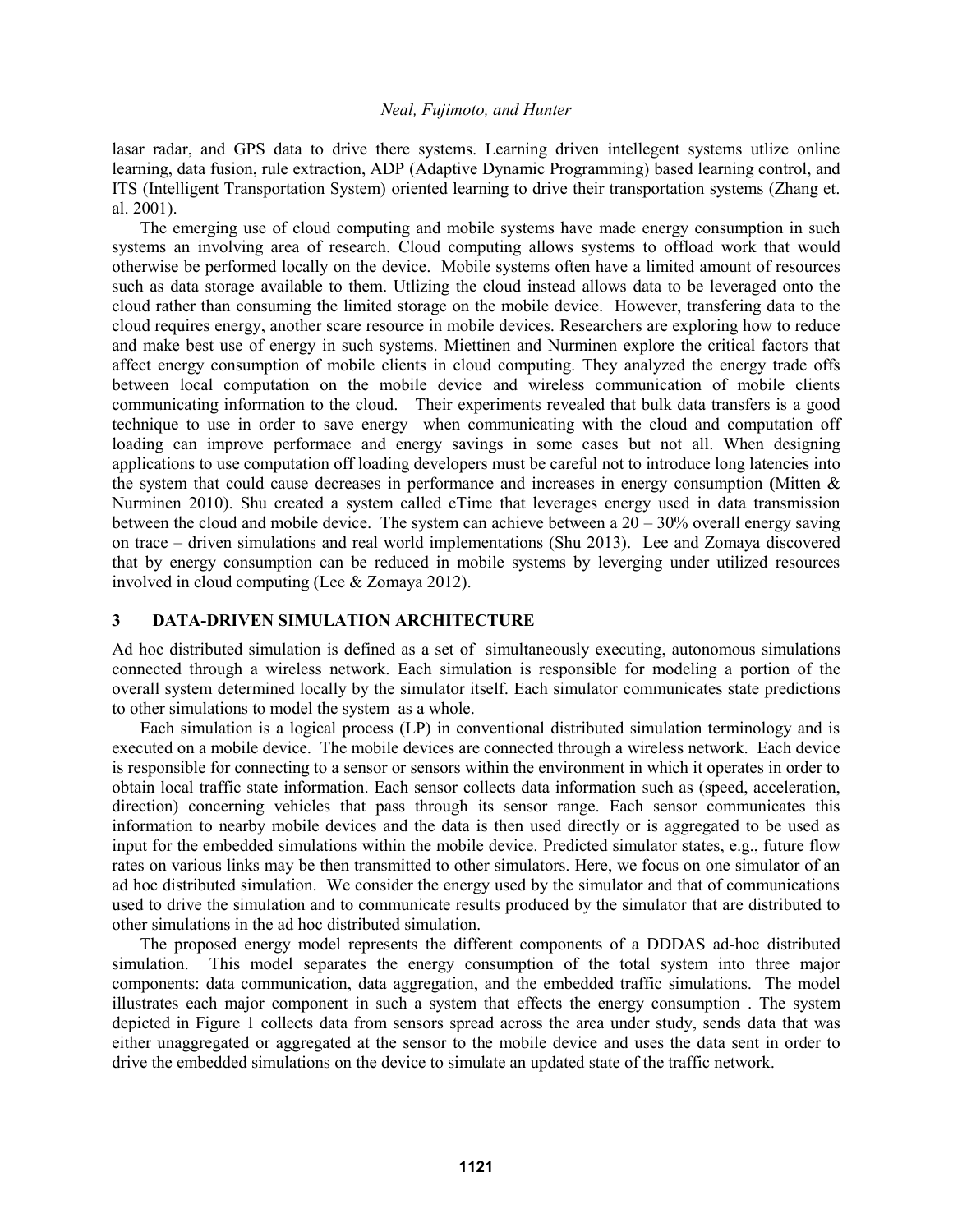

Figure 1: Aggregate at sensor architecture.

Energy for data communication in the mobile device includes receiving data from the sensor network and sending predicted state information to other simulations (LPs). There are several options to transmitting date from the sensor network to the LP. Assuming data is sampled at some given rate, one could simply send each data update directly to the LP. Alternatively, the data samples could be collected in the sensor and periodically a collected set of measurements could be sent as a single message. Still another option is to aggregate the data within the sensor, and transmit an aggregated value, e.g., an average flow rate or the parameters for a probability distribution to the LP. Each of these options will result in different amounts of energy consumption in the system and will impact the results computed by the distributed simulation. For example, aggregating data within the sensor and sending the aggregated results will likely reduce energy consumption to transmit the data, but at the cost of providing less detailed information to the simulation and introducing delays before the online data can be incorporated into the simulation predictions.

The embedded data-driven simulations are responsible for making future state predictions of the traffic network. The amount of energy required by simulations may be significant, and requires exploration. The energy consumed by the simulation includes energy required by the CPU as well as energy used in the memory system and transmitting instructions and data between the two. These depend on the specific modeling approach that is used. Here, we focus on the energy used by transportation models using two widely used abstractions. As discussed momentarily, a model based on cellular automata is evaluated as well as a second based on queuing network abstractions implemented as a discrete event simulation.

# **4 ENERGY CONSUMPTION: SIMULATION**

## **4.1 Embedded Traffic Simulations**

The cellular automata and queuing network models were configured to simulate the traffic of the arterial road network along Peachtree St. located in midtown Atlanta, GA (see Figure 2). This area was selected because of the availability of data. Specifically, traffic data from the NGSIM data set was utilized as the input to develop our simulation models (FHWA 2007). The data was collected on November 8, 2006 during a fifteen-minute time frame from 4:00 PM to 4:15PM. The area includes five intersections, four that are signalized and six road segments. The data set consists of data pertaining to individual vehicle trajectories with time and location stamps, from which the link travel times of individual vehicles could be calculated. Figure 3 reflects a visual representation of the NGSIM data set area. In this study, link travel time refers to the time from when a vehicle enters the arterial link to the time when the vehicle passes the stop-bar at the end of the link. Intersection travel time is excluded).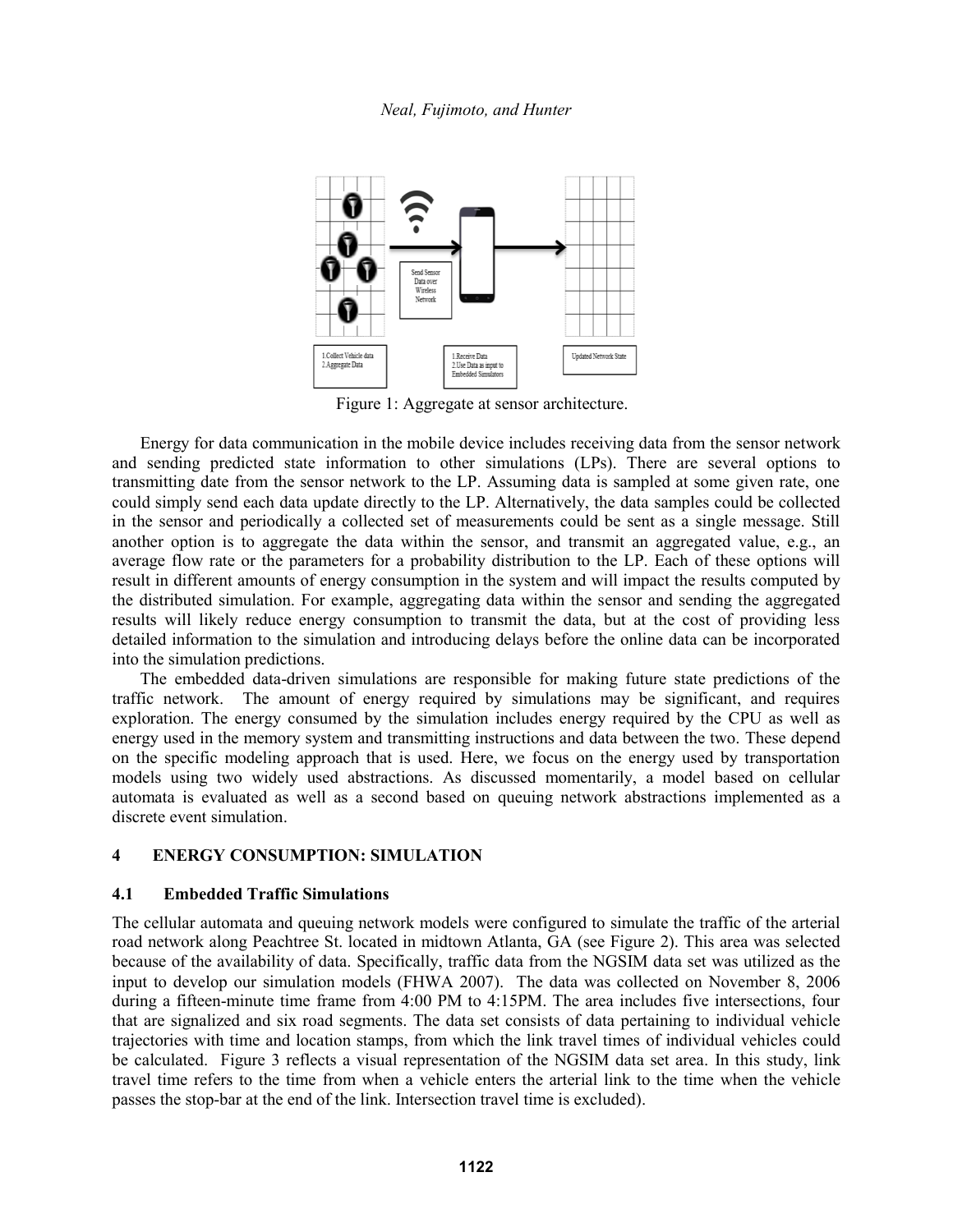

Figure 2: NGSIM study area.

Both simulation models use the same input parameters and assumptions that were used as the basis for all simulations used in this study. Both models were developed in C and implemented as an Android native application. The output of each model is the average travel time for vehicles that are traversing the section of Peachtree St. described earlier. The model was validated by comparing the average travel times produced by the model to those observed in the NGSIM data set.

It was assumed that there were no pedestrians or emergency vehicles. Further the simulation exclude u-turns, aggressive driver behavior, adverse weather conditions, road construction, and vehicle accidents. Due to the data limitations these aspects were not included in the models. The inter arrival time of vehicles entering the simulated area were assumed to be independent and identically distributed following an exponential distribution. We assume that the destination zones of our model have unlimited capacity so that once a vehicle reaches its destination it departs from the system instantaneously.

The input parameters of each model include the historical traffic data collected from the NGSIM data set. Signal timings for each traffic light and probability of vehicle turns for each origin and destination zone were derived from the dataset. The parameters that were varied outside of the given parameters include the traffic intensity and the simulation time.

To simplify our model we assumed that all vehicles were of the same length. We also assumed that all vehicles are identical, and travel with the same acceleration and maximum velocity parameters and had instantaneous deceleration. We assumed that the safe distance between vehicles is uniform for all vehicles.

## **4.2 Cellular Automata Model**

The cellular automata simulation models the system on a relatively low level that allows the users to understand the interactive behavior of objects within the system. In the realm of vehicle traffic systems cellular automata model the micro level dynamics of traffic flow behavior. Individual vehicle behavior can be modeled in such a system. Nagel and Schreckenberg created a well-known cellular automata single-lane model that divides the road into cell segments. Each cell has a state that is considered occupied if a vehicle is there or empty if there is not. The state of the cells change on every iteration based on the neighboring cells surrounding it (Nagel and Schreckenberg 1992). Esser and Schreckenberg implemented an urban traffic network based on Nagal's original model (Esser and Schreckenberg 1997). Statistics such as throughput, travel time and individual vehicle speed and location are computed in the model. Cellular automata models derive macro level traffic flow behavior from micro level dynamics.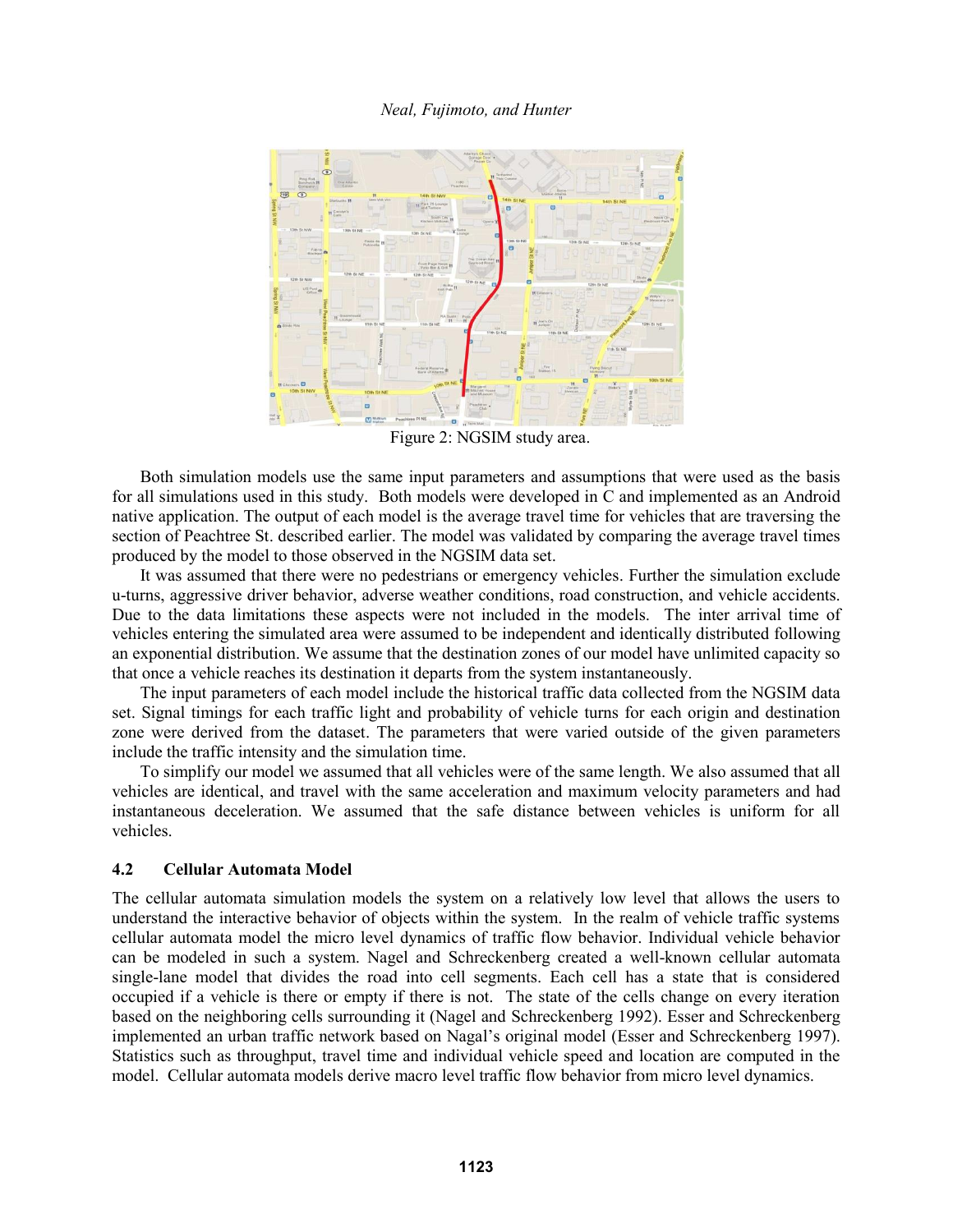Our cellular automata model was implemented in C using the two-lane cellular automata modeling approach. The two lane model approach was proposed and implemented by Rickert and Nagel (Rickert et al. 1996). The model consists of the following modules: cells, vehicles, and road segments. The simulation environment includes a two-dimensional array of 69 X 89 cells, each cell was set to the size of 7.5 meters and can own up to one vehicle at a time. A cell can be in one of five states at any time: empty, normal, source, sink, or a traffic light. A normal cell is one that is a part of a road segment. A source cell represents a location where vehicles enter the system. A sink cell represents the location within the model where vehicles leave the system. A traffic light cell represents a cell where a traffic light is located. Vehicles are stopped based on the state of the traffic light and assigned a turn probability if applicable. An empty cell represents a cell that is currently not occupied by a vehicle. Each cell has a row and column location, street id for the street on which they are currently located, the direction in which they are traveling, and an array of turn probabilities for a vehicle that occupy that cell. Each vehicle has an id, vehicle arrival time, departure time, total time in the system, arrival street, and departure street. The vehicles velocity corresponds to the number of cells the vehicle can proceed forward.

The overall system executes in a time-stepped manner. The tick time pertains to the overall simulation time in seconds. For each time step vehicles are added to the simulation system and traffic lights are updated. Each road segment of cells pertaining to the vehicle lanes are evaluated in a s shaped pattern checking vehicles against the flow of traffic. Each road segment begins its evaluation at the end of the road allowing vehicles closest to exiting the road segment the ability to move first. This then allows the vehicles behind it to have the ability to move forward since once they evaluate the cell before them it is considered empty. Vehicles that have the possibility to move forward to the next traffic cell are moved to the next available cell. A vehicle has the ability to move if the next forwarding cell is empty, if the forwarding cell is a cell pertaining to an intersection the vehicle has the probability to turn. These probabilities are pre-computed and hard coded into the simulation from a input file based on the data from the NGSIM data set. A vehicle moves forward a set number of cells based on the vehicle's current velocity. As long as the vehicle's velocity is below the maximum velocity for all vehicles the vehicle accelerates v + acceleration steps ahead in the system as long as room permits for that number of cells for the vehicle to proceed, if the vehicle is not able to proceed  $v = v<sup>+</sup>$  acceleration steps ahead it proceeds to move as many cells as it can towards the value v that is available. If a vehicle reaches a cell that contains a traffic light, a vehicle is now in an intersection and the vehicle is assigned a turn probability which is preset at initialization of the traffic network based on the data from the NGSIM data set. If a vehicle is assigned to turn their direction property is changed and they now proceed in that direction. Intersection traffic light states are updated each time step, the state of the light changes based on the length of the phase of each state as determined based on the information provided from the NGSIM dataset. This sequence continues until the simulation cycle is completed.

## **4.3 Queuing Model**

In the queuing model simulation traffic lanes are represented using queues that hold vehicles occupying the lane. The model is event driven. Events with smaller timestamps are processed first and continued until all events have been processed or the simulation has completed.

The discrete event queuing model was also implemented in C. The model consists of the following modules: simulation engine, simulation application, event, vehicle, intersection, section, priority queue, and linked-list and implements a standard event-oriented execution paradigm. The model is driven by the simulation engine which holds the main loop that continuously executes until no events remain or the set simulation end time has been reached. The priority queue is implemented using a binary heap. The simulation application module is responsible for initialization of system variables that start the simulation and calculating output values such as the average travel time. The simulation application is responsible for processing the callback functions and event handlers implement event processing routines. The event handlers include global arrival and departure events and events for each intersection that handle vehicle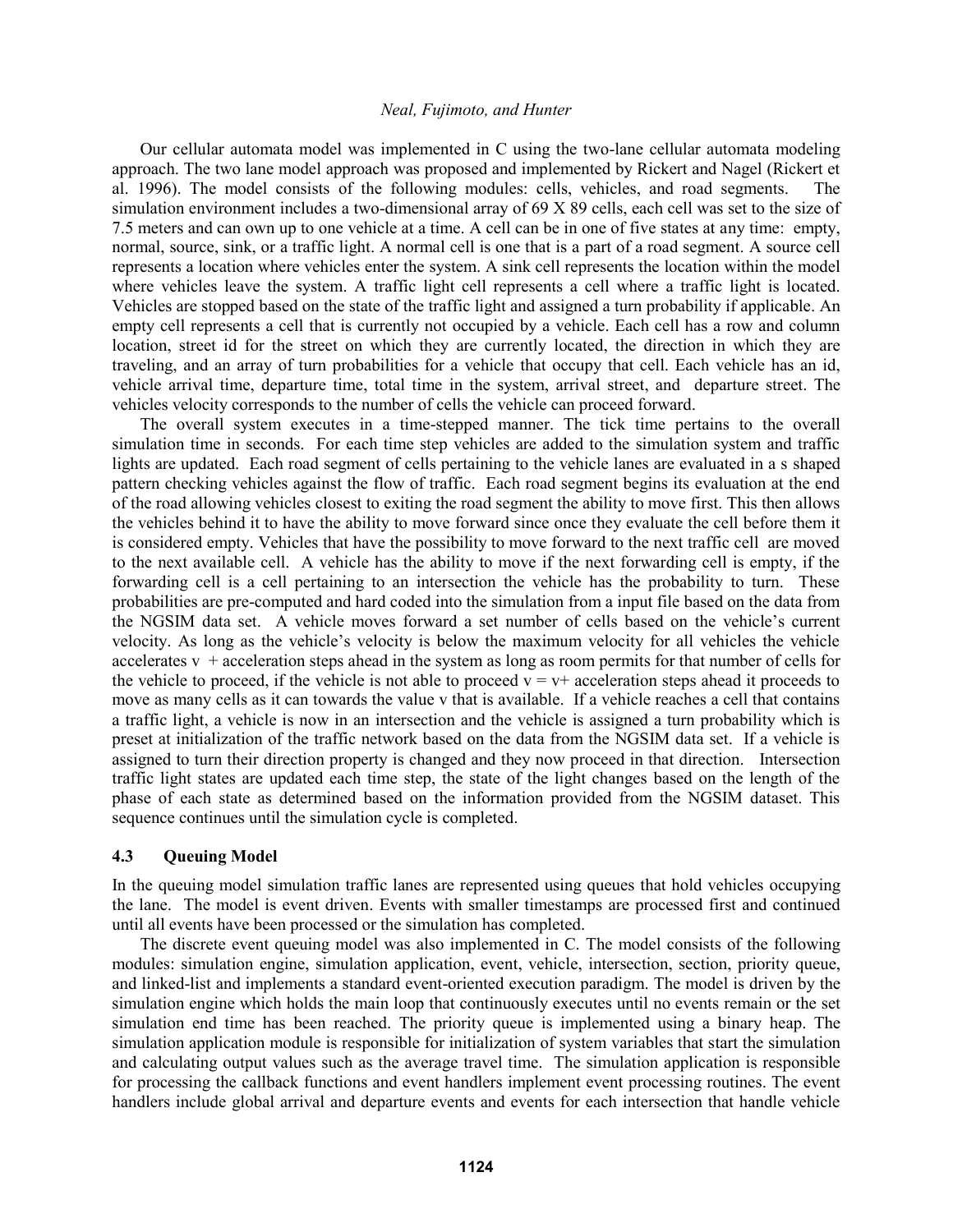events which include: arrival, entering, crossing, and departing. Traffic light events are also a part of intersection events. These events are responsible for switching the state of the traffic light when called. Events are created using the event module which creates an event object. Each object has the attributes of an event type including the timestamp and callback function. Vehicles are created using the vehicle module. Each vehicle created has a set origin, destination, id, lane id, and velocity. Section modules represent road lanes between traffic intersections. Each section module object maintains values to attribute to the number of vehicles occupied in each section and a flag indicating congestion. Intersection modules hold attributes corresponding to a road network intersection. Each lane of the intersection is represented using a queue into which vehicles are placed once they enter each intersection. The intersection module is also responsible for handling traffic light signal changes where signal lights states are based on phase lengths. If a vehicle is within an intersection during a green light phase, vehicle events are scheduled to proceed the vehicle forward to the next street section of the system.

## **4.4 Experiments**

The embedded simulations represent the main computational portion of the DDDAS system. Each model is responsible for modeling the vehicle throughput of the arterial network. The cellular automata model must update the position of each vehicle every time step in the simulation. The queuing model is event driven and does not need to process state updates of each vehicle so frequently. However, a priority queue is needed to hold the set of pending events, and a significant amount of energy must be expended inserting and removing events.

Experiments were completed to measure the energy consumption as vehicle arrival rate (Figure 4) and simulation size (Figure 5) are varied. Energy was measured using the Trepn profiler app installed on an Android LG Nexus 5x cellular phone. It is seen that the cellular automata model consumes more energy than the queuing model in these experiments. The cellular automata model must access each vehicle within the road segments each loop iteration causing the need for more computation operations to be performed resulting in larger energy consumption.



Figure 3: Energy as traffic load varies. Figure 4: Energy as simulations size varies.

These results quantify the energy cost of using a more detailed model. Figure 3 indicates that increasing the inter arrival rate of vehicles in the system results in an increase in energy consumption due to the increased number of vehicles in the system. Energy consumption in the cellular automata model is impacted to a larger degree than the queueing model as the arrival rate increases. A larger arrival rate results in more vehicles residing in the system. As the cellular automata model must update the state of every vehicle in the system every time step and make updates according to its neighboring cells an increase in arrival rate should reflect an increase in energy. Whereas the queuing model must only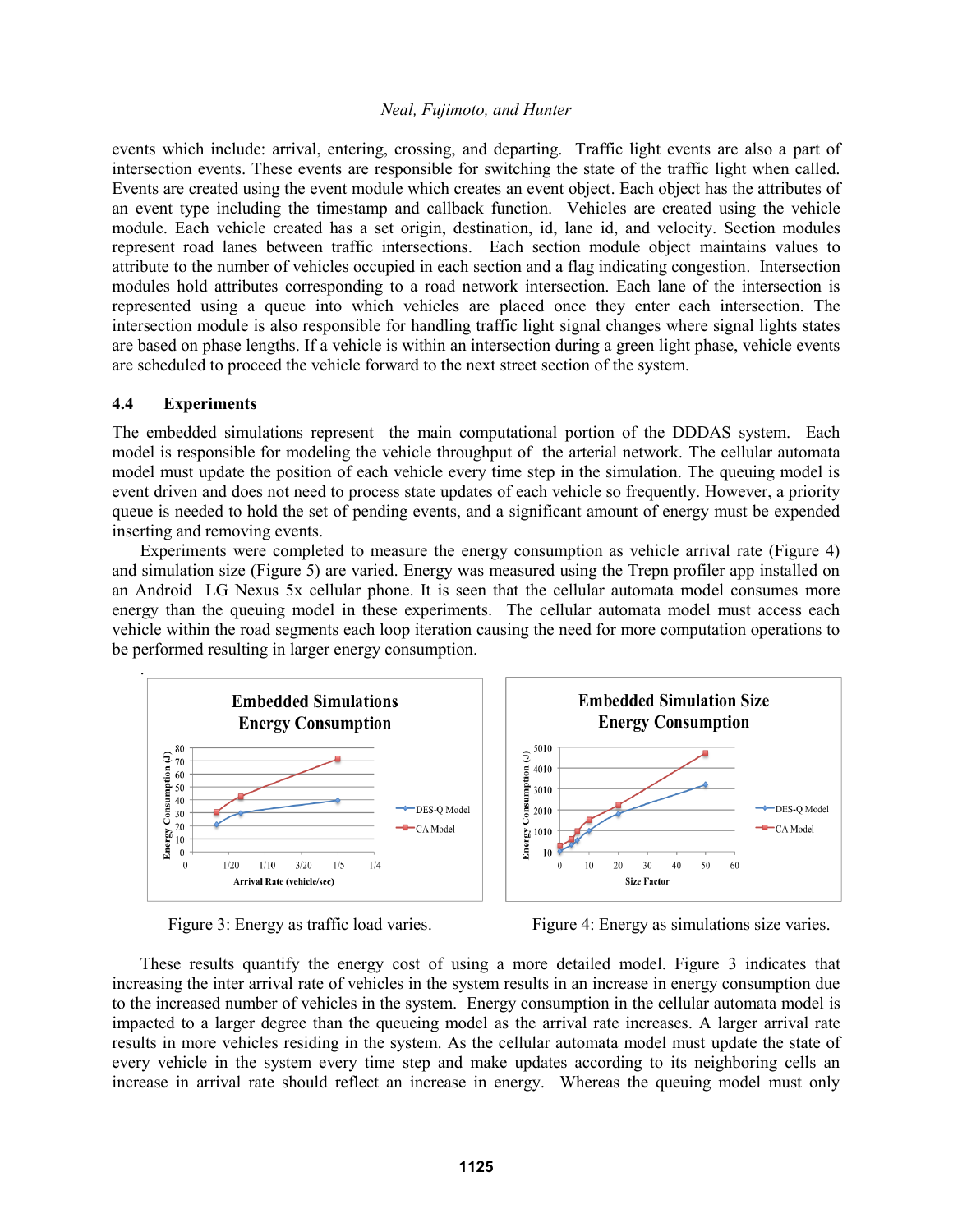process events for vehicles at the front of each queue that have been scheduled at each iteration this impact of additional vehicles on energy usage will be less.

Figure 4 shows the results of increasing simulation size. In the cellular automata simulation the number of cells increases in proportion to network size. Our results show the original network size based on the configuration of the area under study and simulations of areas a factor of four and six times as large. For these experiments the network was replicated by the set input parameters to increase the number of cells in the cellular automata model, and to increase the number of queues and events in the queuing discrete event model. All instances of this experiment use an arrival rate of 1 vehicle every 5 seconds.

# **5 ENERGY CONSUMPTION: COMMUNICATION**

The data streaming and data aggregation models were written as a Java Android application. This application mimics communications of data between sensors and the distributed simulations through a wireless network.

# **5.1 Data Streaming**

A data streaming application was created that is composed of a TCP server socket that communicates to TCP clients sockets over the wireless network. The server socket creates a thread that controls the execution of communication between the server socket and client socket. The server thread is responsible for establishing a connection with the client socket through a given port. Once the connection is established a thread is created to either send or receive data.

The receive thread is responsible for receiving data through the port in which a connection has been established. The received thread establishes an input stream in order to accept data streams sent from the client. The thread continuously accepts data until it is interrupted which occurs if a connection is lost.

The send thread is responsible for sending data through the port in which the connection has been established. Like the receive thread the sending thread establishes a connection from the client in order to begin sending data. The thread continuously sends data until the connection with the client has ended.

# **5.2 Data Aggregation**

Data aggregation is the process of gathering data into summary form. For the purpose of this work data aggregation was used in order to aggregate traffic information in order to drive the embedded traffic simulations. The data aggregation process was set to aggregate information on the client side, which is the sensor in this case.

Aggregating data on the client side assumes that the client is a part of the sensor network. The client collects traffic information and as the information is collected aggregates the collected values. The aggregated values involve summarizing the number of vehicles and the arrival rates of vehicles. These summarized values are then sent to the DDDAS application over the wireless network. The DDDAS application has the option of receiving the values in a set interval fashion. This option alleviates the need to receive continuous data until the sensor has gained enough information to aggregate or the level of traffic is not heavy enough for the change in summary values to occur.

# **5.3 Experiments**

A set of experiments were implemented to evaluate energy consumption. The experimental setup is intended to mirror a DDDAS embedded traffic simulation system where the execution process includes the system receiving real-time sensor data that is aggregated and used as input in the embedded traffic simulations. The simulations produce future state predictions that are sent to other simulations making up the ad-hoc distributed simulation. All energy consumption measurements were evaluated utilizing direct measurements from the Trepn profiler app installed on an Android LG Nexus 5x cellular phone. The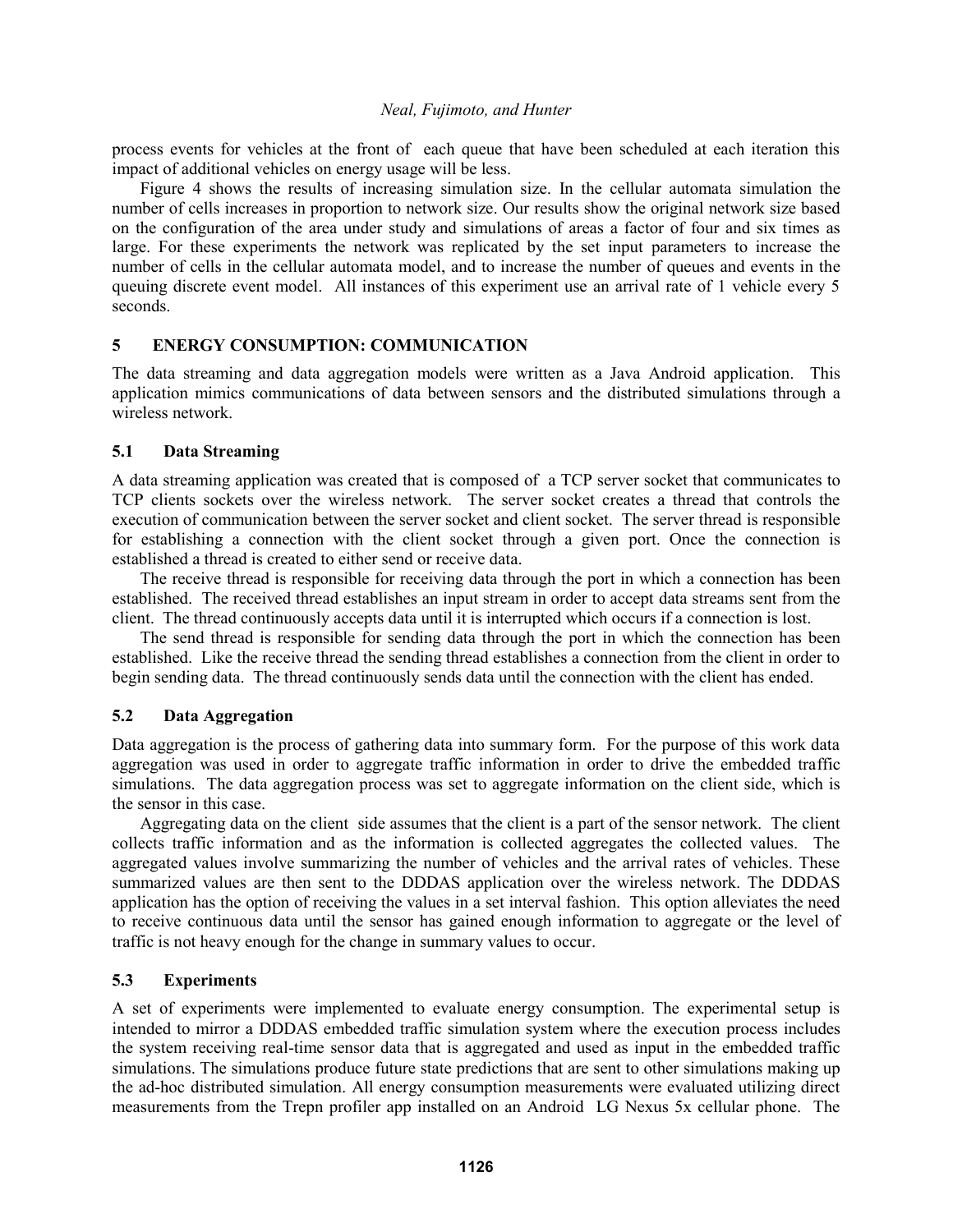profiler was utilized with the Delta settings enabled, which allows the application to collect power data of the entire system during a baseline interval. The average power value is then determined and subtracted from power values determined for the running application in order to give an accurate power measurement of the application.

Data streaming experiments were conducted utilizing the Android phone as the server with the DDDAS application installed on the mobile device. All communication occurred through a WLAN network. A laptop was utilized to represent a sensor in the sensor network and communicated collected sensor data to the mobile device. The experiments show how energy consumption varies with message sizes. The results show measurements when sending and receiving data continuously, and sending data at different payloads between the mobile device and the laptop (sensor).



Figure 5: Data streaming energy consumption. Figure 6: Payload energy consumption.



Figure 5 shows the results of receiving and sending data messages from the sensor and mobile device. The results show that receiving data streams on the mobile device requires significantly less energy than sending data from the mobile device. Both figures show that in the case of sending and receiving data the energy consumption increases with message size, as one would expect. When receiving data messages energy consumption similarly increase with message size. The sending energy consumption shows a steady but more significant increase.

Figure 6 shows the results from an experiment sending 100,000,000 bytes of data using messages of different sizes. As the message size increases the number of messages that need to be send decreases in proportion, and although the power need to transmit larger messages increases the overall transmission time is smaller resulting in less energy consumption. This illustrates that energy can be conserved by collecting data samples in the DDDAS system and sending them as a larger message rather then immediately sending each sample as it is collected. The drawback of this approach is an increased delay to transmit each individual sample. The same experiment was implemented and energy measured on the receiving side of the mobile device. Similar results were obtained.

# **6 DISCUSSION**

DDDAS systems in mobile environments require energy for both communication of data and simulation computations. Figure 7 and Figure 8 show the average *power* consumption (energy per unit time) drawn from sending and receiving data continuously and the power drawn by both simulation models under different arrival rate inputs. Our experiments show that energy consumption for communication dominates energy consumption of the overall system for this traffic network configuration. Communication energy can be reduced by sending data with larger message payload sizes.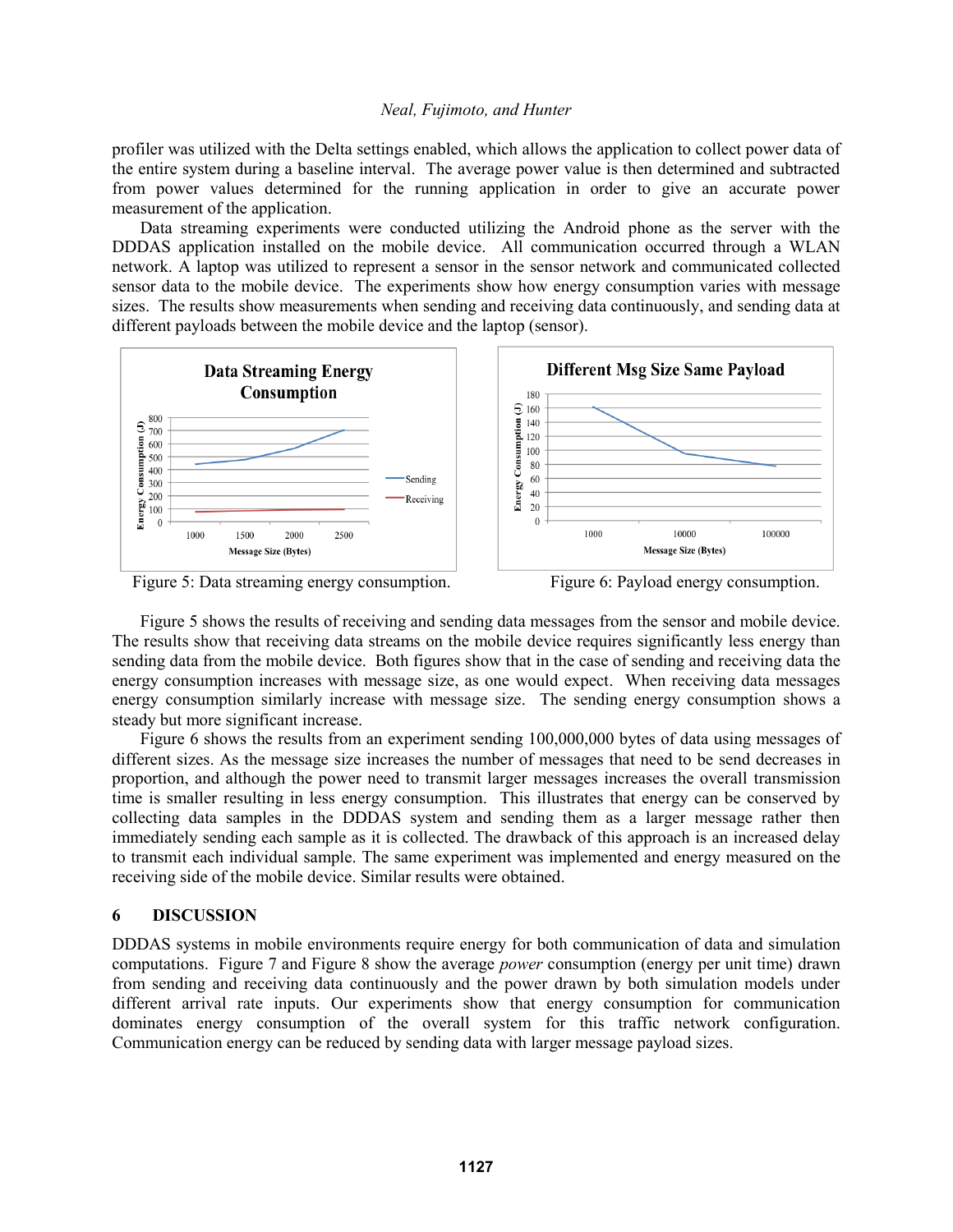

Figure 7: Data Streaming Power. Figure 8: Embedded Simulations Power.

This data indicates that the power consumption of receiving data in the mobile device and executing the embedded simulations is modest relative to that for sending data. Of course, simulating a larger area will result in more energy consumption. Figure 8 shows the average power drawn by the simulation as the network size is increased by a specified factor.



Figure 9: Embedded Simulation Power based on Size.

Figure 9 shows how power consumption increases with the size of the network. This increase is more significant in the cellular automata model compared to the queuing model, as discussed earlier. In relation to the overall DDDAS system Figure 9 shows that compared to original network size the power increase in comparison to receiving data is almost twice as large as the network reaches 6 times its original size.

# **7 CONCLUSION**

The presented work reflects a proposed architecture for embedded distributed simulation systems that are embedded in mobile platforms that are energy constrained. A DDDAS application system for predicting vehicle traffic flow was created and implemented in order to understand the energy consumption components of such a system. The major components were divided into computation and communication.

The computation components of such a system were defined to be the embedded traffic simulations that are responsible for making future state predictions of the traffic network. We compared the widely used cellular automata simulation model and a queuing network simulation. Our experiments show that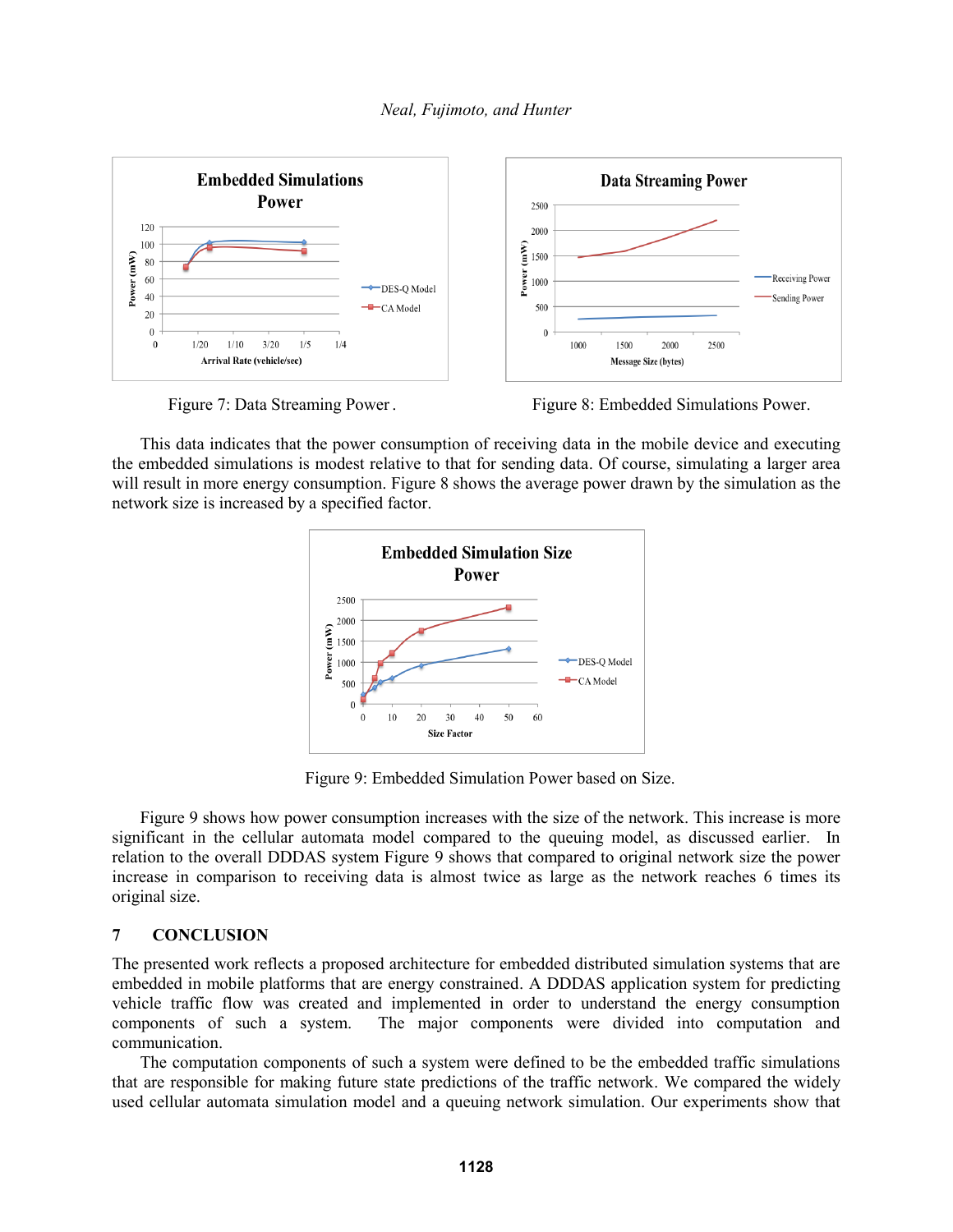when energy is the focus the cellular automata model consumes more energy. The CA model's energy consumption increases more rapidly as model size and traffic density increase.

The communication components of the system involved communication between the distributed simulation systems embedded on the mobile device and a sensor or sensors within the traffic network. Our experiments show that communication consumes a significant amount of energy. Sending messages from the mobile device holding the distributed simulation consumes far more energy than receiving messages. Greater energy efficiency is obtained by packing multiple data samples into a single message rather than sending multiple messages, but at the cost of increased delay to receive sampled data. Further, we observed that for these experiments the energy to send data greatly exceeds that required for the simulation computation and receiving messages, though this result depends on the size of the modeled network and the traffic load.

Our work illustrates the energy trends one might encounter under different communication and embedded simulation models used in a DDDAS system designed for predicting traffic network states that are driven by real time data streams.

#### **ACKNOWLEDGMENTS**

This research was supported by NSF/AFOSR grant 1462503.

#### **REFERENCES**

- Biswas, A. and R. Fujimoto. 2015. "Profiling Energy Consumption in Distributed Simulations." In *Proceedings of the 4th ACM SIGSIM/PADS Conference on Principles of Advanced Discrete Simulation*, Association for Computing Machinary.
- Darema, F. 2004. "Dynamic Data Driven Applications Systems: A New Paradigm for Application Simulations and Measurements." *Computational Science-ICCS 2004*, Springer: 662-669.
- Dongarra, J., H. Ltaief, P. Luszczek and V. M. Weaver. 2012. "Energy Footprint of Advanced Dense Numerical Linear Algebra Using Tile Algorithms on Multicore Architectures." In *Proceedings of the 2012 Second International Conference on Cloud and Green Computing (CGC)*, IEEE.
- Esser, J. and M. Schreckenberg. 1997. "Microscopic Simulation of Urban Traffic Based on Cellular Automata." *International Journal of Modern Physics C* 8(05): 1025-1036.
- FHWA. (2007) "Next Generation Simulation" http://ops.fhwa.dot.gov/trafficanalysistools/ngsim.htm.
- Fujimoto, R. and A. Biswas. 2015. "An Empirical Study of Energy Consumption in Distributed Simulations." *2015 IEEE/ACM 19th International Symposium on Distributed Simulation and Real Time Applications* (DS-RT), Institute of Electrical and Electronics Engineers, Inc.
- Fujimoto, R., M. Hunter, J. Sirichoke, M. Palekar, H. Kim and W. Suh. 2007. "Ad Hoc Distributed Simulations." In *Proceedings of the 21st International Workshop on Principles of Advanced and Distributed Simulation,* Institute of Electrical and Electronics Engineers, Inc. Computer Society*.*
- Henclewood, D., A. Guin, R. Guensler, M. Hunter and R. Fujimoto. 2010. "Real-time Data Driven Arterial Simulation for Performance Measures Estimation." In *Proceedings of the 2010 Winter Simulation Conference,* edited by B. Johannson, S. Jain, J. Montoya-Torres, J. Hugan, and E. Yücesan, 2057-2069. Piscataway, New Jersey: Institute of Electrical and Electronics Engineers, Inc.
- Huang, Y.-L., C. Alexopoulos, M. Hunter and R. M. Fujimoto. 2010. "Ad Hoc Distributed Simulation of Queueing Networks." In *Proceedings of the 2010 IEEE Workshop on Principles of Advanced and Distributed Simulation,* IEEE Computer Society: 57-64.
- Lee, Y. C. and A. Y. Zomaya. 2012. "Energy Efficient Utilization of Resources in Cloud Computing Systems." *The Journal of Supercomputing* 60(2): 268-280.
- Mittal, R., A. Kansal and R. Chandra. 2012. "Empowering Developers to Estimate App Energy Consumption." *Proceedings of the 18th Annual International Conference on Mobile Computing and Networking,* Association for Computing Machinery.